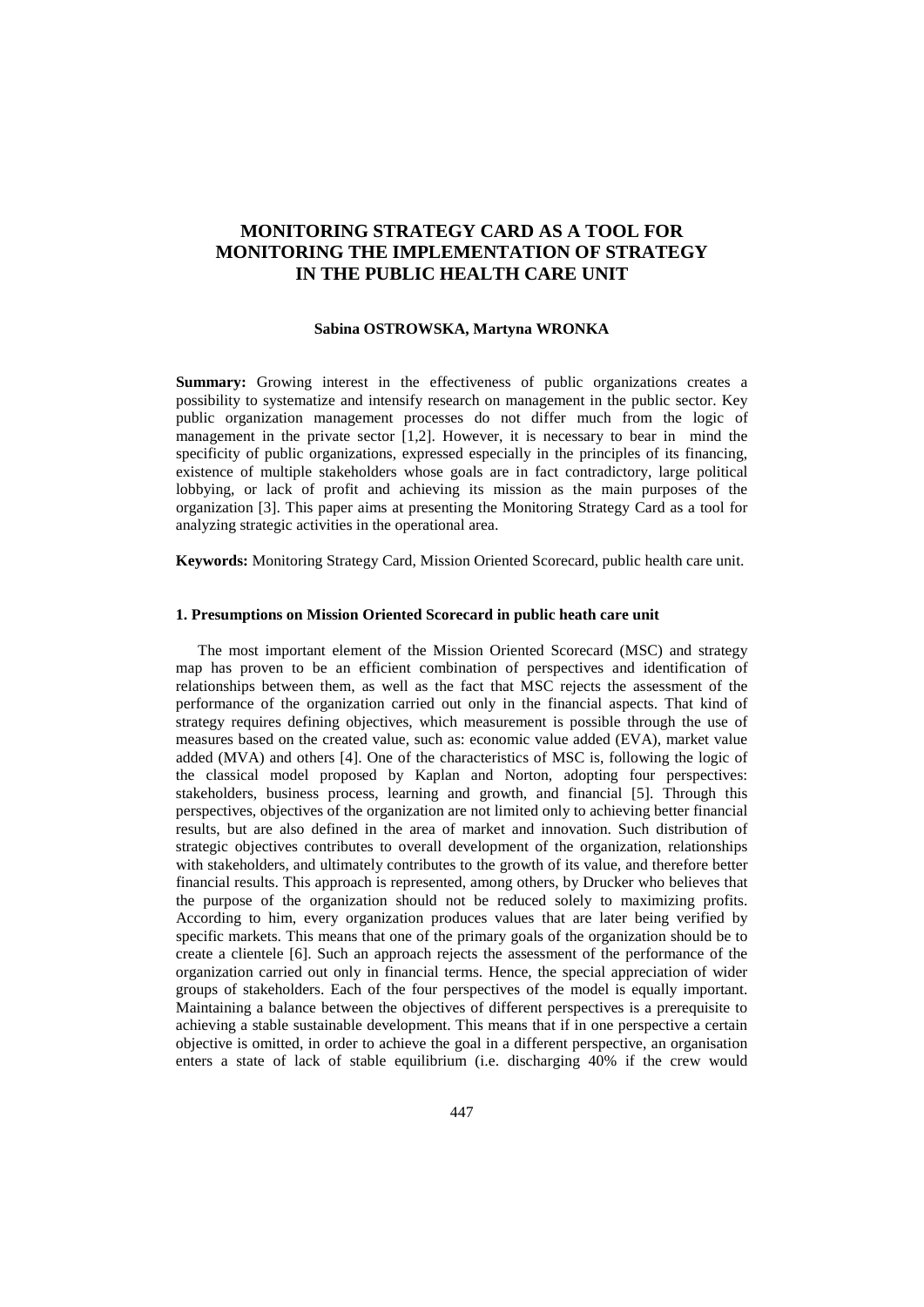positively affect financial perspective, but at the same time would have negative influence on stakeholders perspective, because through lowering the level of customer/patient service availability of provided services is also reduced). Additionally, the concept of the MSC is a way to integrate all levels of management around the achievement of the main goals of the organization, which is undoubtedly one of the major strengths of MSC. During the proceedings it is necessary to create indicators for each of strategic goals to be achieved in either short, or long time frame, specifying the schedule for the various initiatives and combing it with budget dedicated to given purpose.



Fig. 1. Sample of objectives, measures and initiatives in the MSC model for public health care unit



Figure 1 illustrates a sample list of objectives, measures and initiatives in the MSC model for public health care unit. Measures used in order to create the various perspectives are part of the model, which enables to translate a organisation's vision and strategy into implementation, as well as integrates the areas of effective management tool. Therefore, measures used in perspectives must be reliably described in order to allow a consistent interpretation of the obtained results. Name of measure should be also legible for an organisation itself, which means that employees using it, would not waste time deciphering what does it stand for. Full freedom is allowed, especially when particular measure would not be used by someone outside an organisation. In that case however, it is advised to stick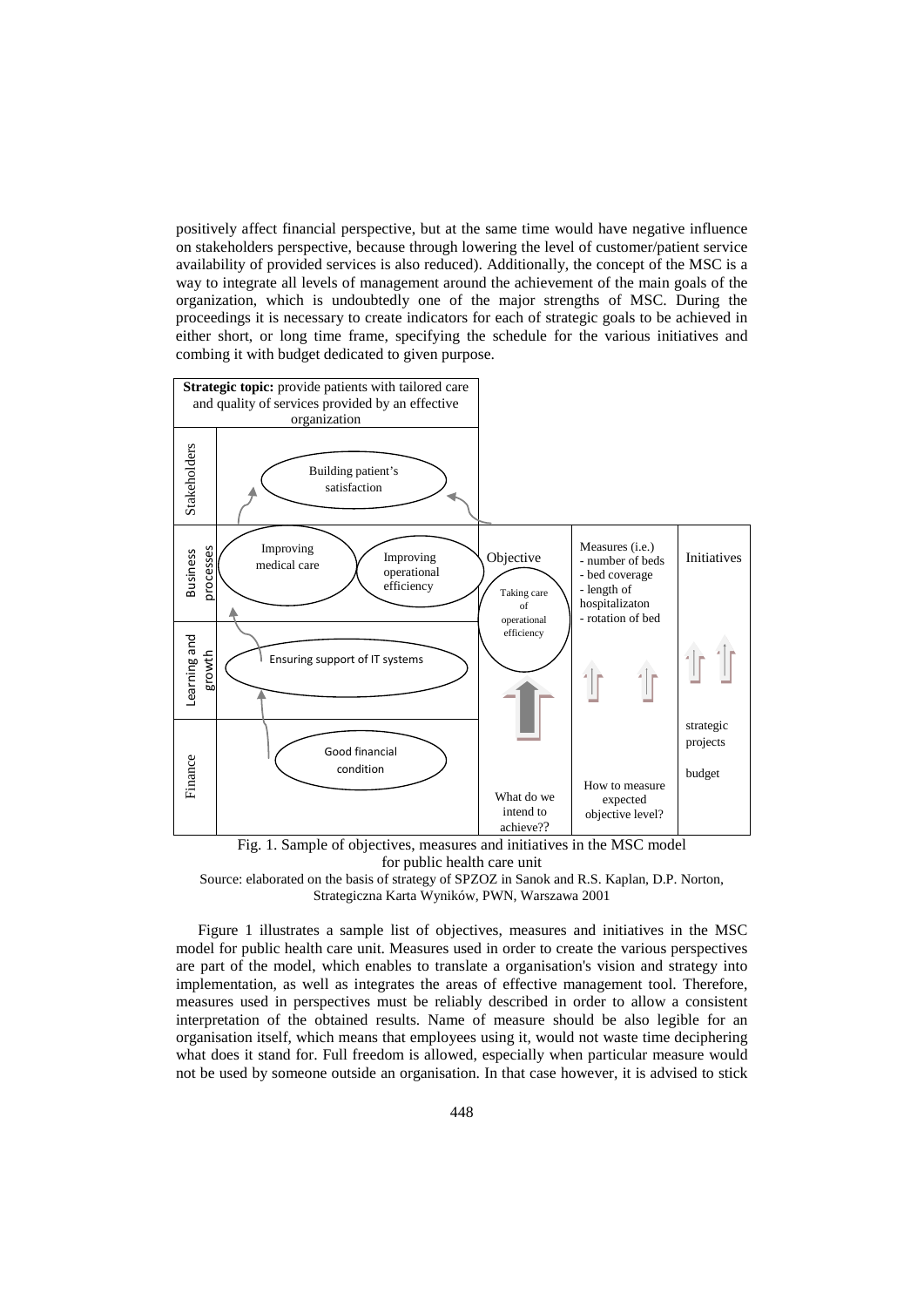to orthodox conventions or closely connecting the name of the mesure with its the definition, and in turn the way of calculating.

## **2. Monitoring strategy card as a key component of MSC model in public health care unit**

While composing a map in the public health care unit (see Figure 1) it has to born in mind that the main duty of SPZOZ is taking care of patient satisfaction and ensuring the availability of its services. Moreover, it also has to adjust the range of services to local needs and staff qualifications, in order to strengthen its position on the market. However, to accomplish that organisational processes need to be improved through, among others, continuous improvement of medical and (semi/para medical) care, implementation of programmes, improving quality and operational efficiency (i.e. by shortening the length of stay of patients, reducing the risk of patients' claims, etc). Preparing monitoring strategy card to assess the results of undertaken activities is an important aspect of monitoring strategy at the operational level.

In order to fully use card it is necessary to pay an intense attention not only at the stage of building a strategy map during the implementation phase, but also while selecting and subsequent calibration of measures, continuous monitoring, tracking possible deviations and analysis. For the efficient management processes in public health care unit, it is essential to identify potential stakeholders: donors and beneficiaries. Presence of many strategic issues preventing from efficient functioning and achieving long-term strategic goal may be noticed in modern organisations. Research conducted by PricewaterhouseCoopers have indicated major issues in this area, that are [7]:

- 1) too much focus on short-term improvements instead on guaranteeing long-term growth;
- 2) no efficient way of strategy implementation;
- 3) lack of cooperation and synergy between organisation's activities regarding implementation of the strategy;
- 4) lack of information on which key efficiencies are of strategic importance for the efficiency of the entire company;
- 5) focusing on too many strategic projects, investments and programs without prioritizing them;
- 6) strategic planning and control that are not consistent and synchronized with the operational planning and control activities.

Mission-oriented Scorecard proposed by Kaplan and Norton turns out to be a solution to solve problems that many organisations have to face nowadays. The concept not only helps to improve organisational activities, but also consequently eliminates errors related to the effective management of the organization [8]. Divergences between strategic plans and operational plans causes that - although elaborated and valuable strategy exists in an organisation - it cannot be translated it into simple, everyday actions performed by its staff. Despite the universality of this phenomenon, it should be noted that there exists a real opportunity to effectively link organizational strategy with short-term plans, current finances, human resources and other issues directly connected with the performance of dayto-day activities. The starting point in the process of translating strategy into annual operational plans or budgets, is the division of management areas in the organization, depending on the time horizon of the planned tasks. The procedure starts with transferring strategy on to the strategy map, in order to visualize identified links between initiatives and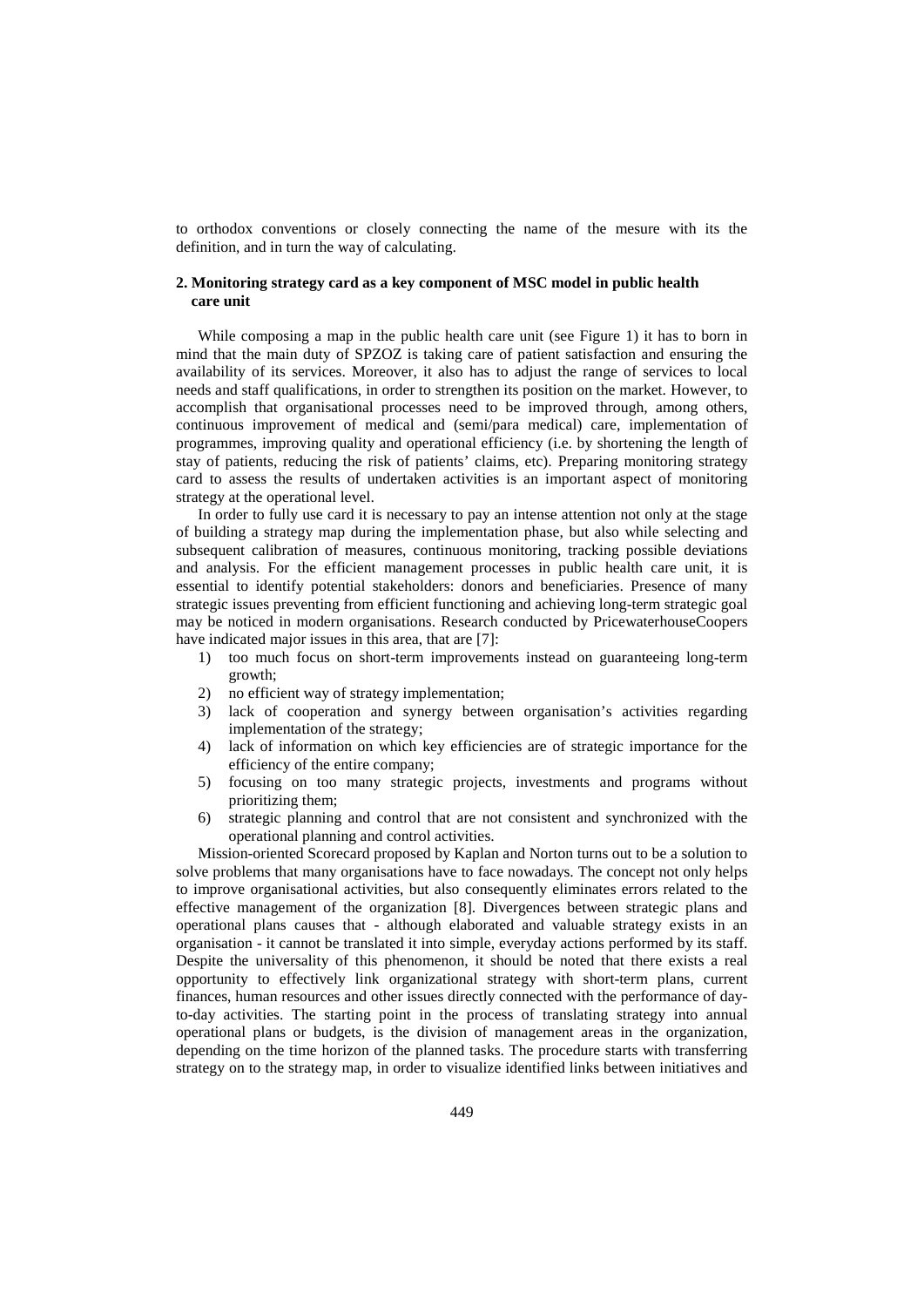measures in the four perspectives. The transition from long-term strategic issues to shortterm objectives is being realized on the stage of constructing the objectives, measures and steps of implementation of Balanced Scorecard.

It is also reflected in business plan which does not exceed the time horizon of 3-4 years and consists of operational objectives for each of previously identified strategic tasks and milestones for those tasks. Both tasks and measures developed in the scorecard are then transferred to the annual plans, also called budgets, which are later a basis for verification of the annual activities in given sections. The lower the plan is, the more detailed it becomes. It is worth noting, that introducing MSC allows to fully analyse the process of translating budgets into operational objectives, and therefore, provides information used to control and verify correctness of the hypotheses posed in the strategic scorecard. Due to that, feedback flowing from "bottom" has a significant impact on strategic planning and operational management. This impact can be presented in five points:

- 1) developing strategy map showing the cause and effect relationships between the various sub-strategies;
- 2) translating strategy into tasks and measures using the Balanced Scorecard;
- 3) developing a four-year plan; at this stage it is necessary to set operational objectives for each strategic task and determine its milestones;
- 4) appointing strategic programmes to implement the plan;
- 5) establishing an action plan for each activity; the next step is the inclusion of programmes into the operating budget.

In order to carry out assumed plan two areas are crucial: operational processes within a public organisation in the given unit are performed by the employees, therefore the level of qualifications of the employed personnel becomes an extremely significant factor. What is more, in order to improve processes, it is necessary to expenditure on the purchase of new medical equipment, the implementation of the ISO system etc. Therefore, hospital's financial situation becomes another the extremely important factor, as it enables various investments. Due to that it is necessary to pay special attention to both the increase of income, and cost optimization. Hence, the strategy map is a structured, coherent logical and concise strategy description (See Figure 2).

From the point of view of the results achieved by the implementation of the MSC in the public health care unit, is seems to be important to be really involved in the management of previously not unnoticed processes, because – as claims Kaplan and Norton – it is not possible to manage something that is immeasurable. In the public health care unit in Sanok, thirty-six specific strategic objectives and twenty-one measures were formulated on the basis of four perspectives. Over the next quarter (third quarter of 2006) the number of specific strategic objectives has fallen to eighteen, and by the next quarter fallen to fifteen.

It illustrates the role of strategy map in the process of MSC formulation, which in clear and detailed form facilitates finding and adjusting measures, which – when found – should be consolidated to more synthetic level. As it turned out during the implementation phase, it was possible to start part of the perspectives right away. Becoming aware of this simple fact has become one of the key moments, as it has forced certain activities that needed to be taken up in order to run all the metrics up. These actions have in turn forced launch of the proceeding process, in other words the inability to launch part of masures made it visible other areas, which have not yet been sufficiently explored.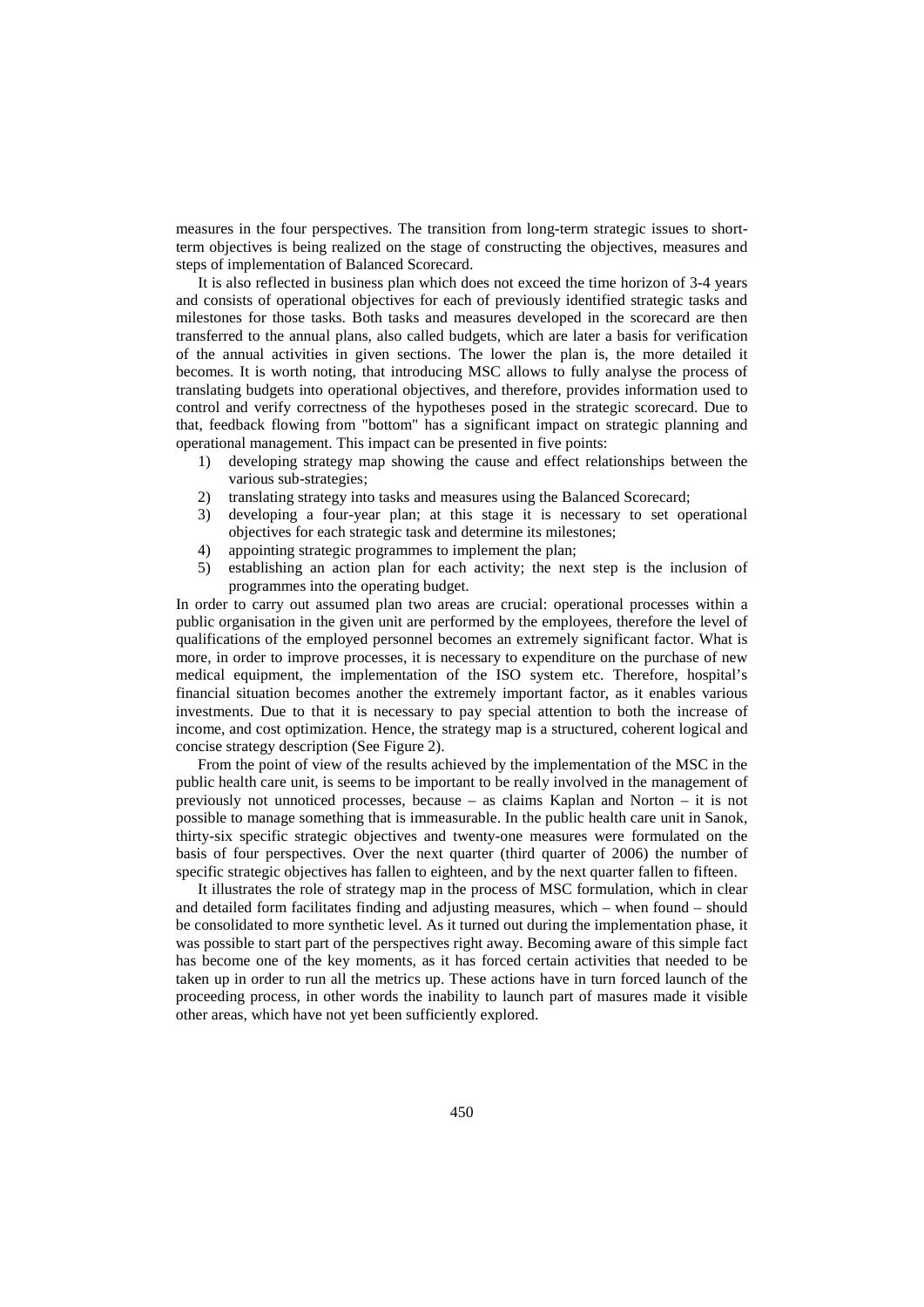



Fig. 2. Strategy map for SPZOZ in Sanok Source: elaborated on the basis of strategy of SPZOZ in Sanok and R.S. Kaplan, D.P. Norton, Strategiczna Karta Wyników, PWN, Warszawa 2001.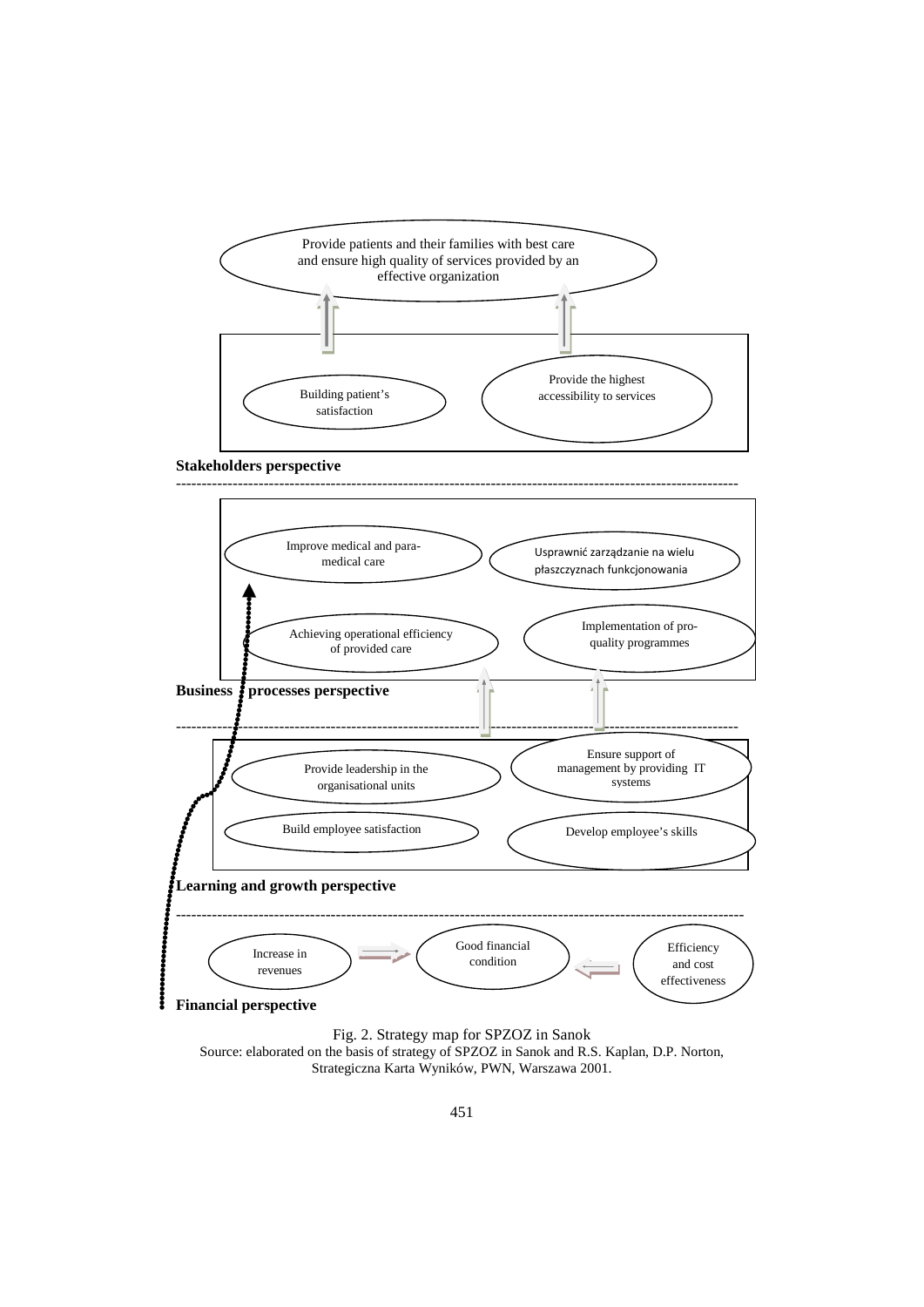

Fig. 3. Order of launching measures in various perspectives Source: elaborated on the basis of strategy of SPZOZ in Sanok

As Figure 3 illustrates, since the beginning of the implementation of the MSC almost of all the measures were launched in the financial perspective. Soon after that, measures in the stakeholders perspective have also been launched. The most difficult was launching measures in the learning and growth perspective, which proves hypothesis that financial perspective is the one of short time horizon and it is relatively easy to measure financial ratios based on historical data collected and the financial plan for revenue and expenses. Other perspectives are more long-term ones, which means that launching them requires more effort. Each of these processes is a project that requires adequate preparation, and final determination of "universal" number of measures were arduous and long undertaking. Public health care unit, similarly to the company, is a system consisting of interconnected elements like people (e.g. employees, owners, local community), structures, processes and relationships, but also elements of the larger socio-economic system in which the unit operates, as competitors, clients/patients, national and international institutions, law, economy, demography and ecology. Mission Oriented Scorecard and created monitoring strategy card created for its proposes, can both be extremely helpful in managing the organization in the complex environment.

## **3. Monitoring Strategy Card as a tool of measures verification in public health care unit**

The complexity, dynamics, diversity and interdependence creates new conditions for the functioning of public health care units. Under such circumstances, management concepts based on fragmentary methods, non-system approach, atomization and analysis, are not always useful, as they often ignore the more complex and ambiguous relationships and connections of a socio-economic and ecological character. Monitoring strategy card is a key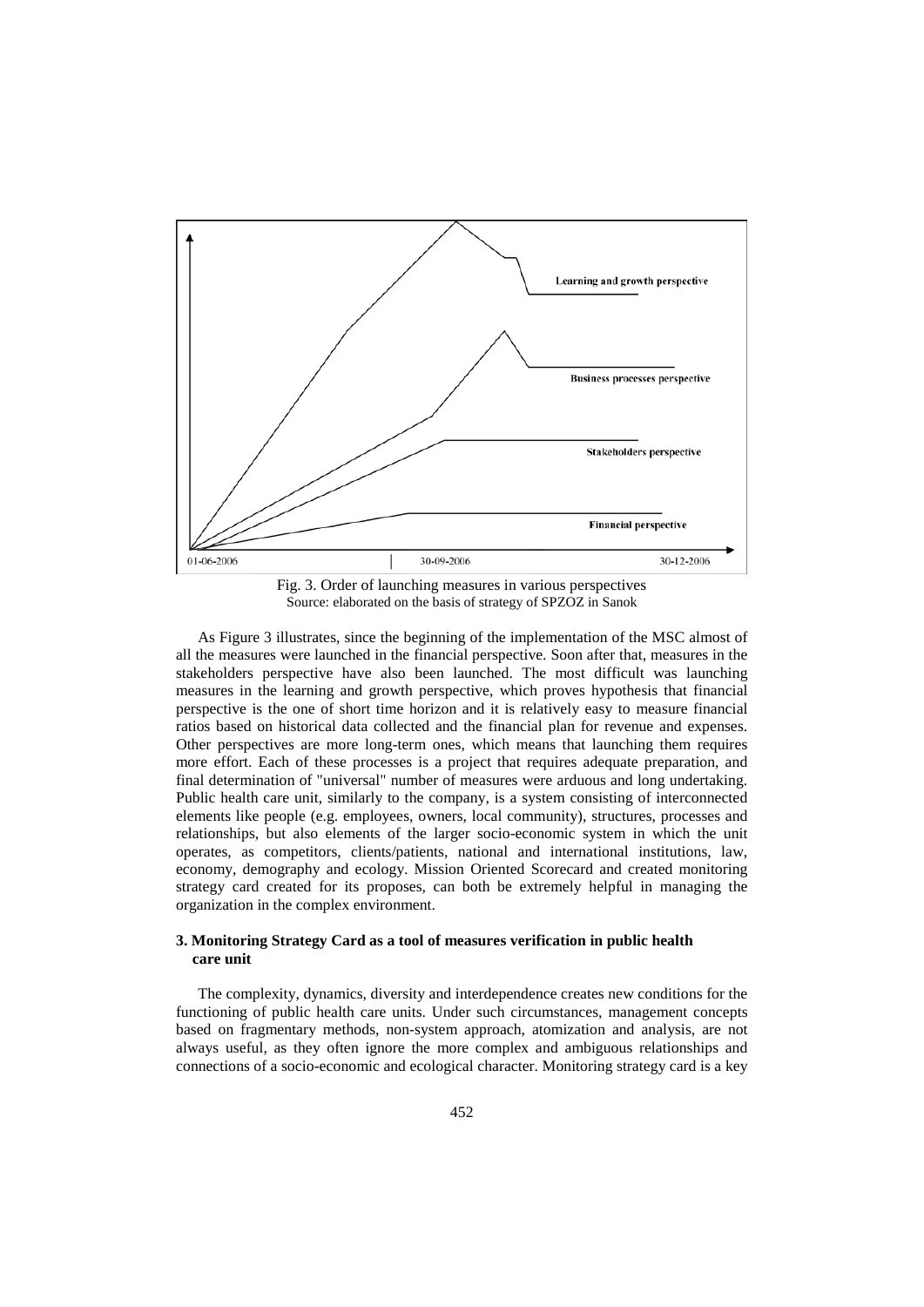element of the Mission Oriented Scorecard concept (see Figure 4) an serves as a tool for the management of public organization in the public SPZOZ. It assumes a form of structured, related set of measurable strategic objectives of the condensed aggregate measures, that can be translated into specific measurable actions. It is necessary to remember, that monitoring of operational objectives should always be carried out when either be new tasks are being introduced to the strategy, or in any other case when strategy needs to revised or updated. In order to assess the level of the implementation of the assumptions, specific and quantitative data is necessary, which – after processing – should be included in a series of indicators. With help of this indicators it is possible to specify the output level, as well as the degree of achievement of objectives. The results translated into indicators, or set of statistical information, are also important in the process providing services or obtaining public support in terms of carried out changes. They give clear and unambiguous picture of the situation.

However, it should be noted that indicator must be interpreted altogether, because single indicator may often give too optimistic or too pessimistic impression on the degree of implementation of the strategy. Analysis of the individual indicators allows to assess to what degree undertaken activities are consistent with the objectives. It also allows to assess the feasibility of obtaining it. An important element of the monitoring system is also establishing an annual report on the strategy realization, together with an indication of tasks that have been completed, partially completed or haven't been started at all. It also identifies causes of potential problems and present solutions regarding overcoming those obstacles. A key element of the annual report is evaluation of specific strategic and operational objectives in the context if both completed and planned to complete tasks and projects, particularly whether each goal is included in task and strategic projects.

|    | <b>Indicators</b>                                          |         | П       | ш       | IV      |
|----|------------------------------------------------------------|---------|---------|---------|---------|
|    |                                                            | quarter | quarter | quarter | quarter |
|    | <b>Stakeholders perspective</b>                            |         |         |         |         |
| 1  | <b>Number of hospitalized patients</b>                     |         |         |         |         |
| 2  | Number of patients' complaints                             |         |         |         |         |
| 3  | Due liabilities (also over 6 months)                       |         |         |         |         |
| 4  | Hospitals infections (rate per 100 patients<br>discharged) |         |         |         |         |
|    | <b>Business processes perspective</b>                      |         |         |         |         |
| 5  | ALOS (average length of stay)                              |         |         |         |         |
| 6  | <b>Number of surgeries</b>                                 |         |         |         |         |
| 7  | Workplace with access to Internet                          |         |         |         |         |
|    | Learning and growth perspective                            |         |         |         |         |
| 8  | Staff turnover                                             |         |         |         |         |
| 9  | Trainings (outside/inside)                                 |         |         |         |         |
| 10 | <b>Investments</b>                                         |         |         |         |         |
|    | <b>Financial perspective</b>                               |         |         |         |         |
| 11 | <b>Administrative Cost Ratio</b>                           |         |         |         |         |
| 12 | Net profit margin                                          |         |         |         |         |
| 13 | Productivity per employee                                  |         |         |         |         |

Tab. 1. Monitoring Strategy Card for SPZOZ in Sanok

Source: elaborated on the basis of strategy of SPZOZ in Sanok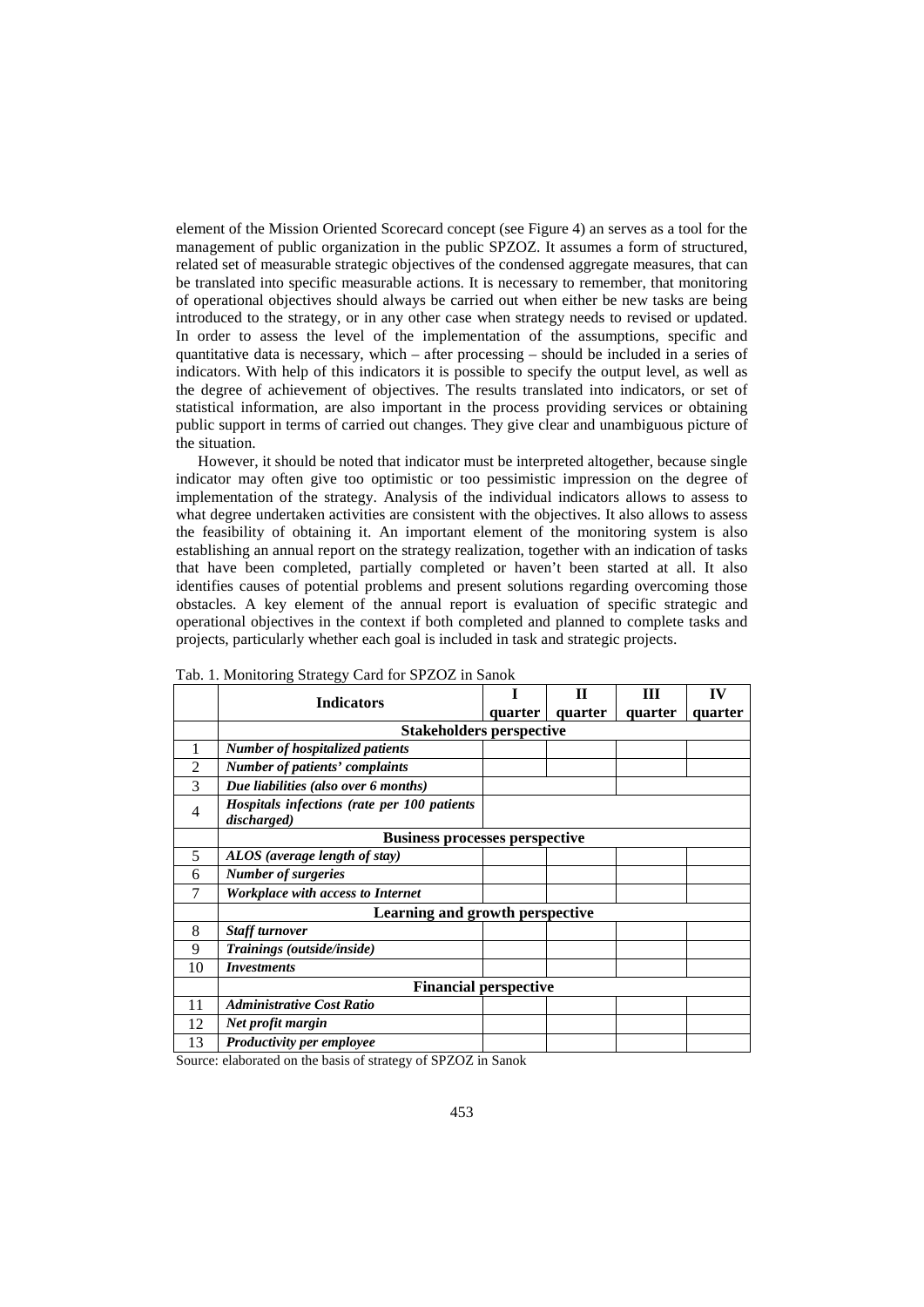#### **4. Summary**

The main idea and aim of this paper was to prove usefulness of the monitoring strategy card, as a tool to monitor effectiveness, in the process of MSC implementation in the public health care unit. Empirical studies completed on the implementation of the MSC in the public health care unit confirms the significance of monitoring strategy card as tool for monitoring the strategy, and allows to formulate the following conclusions:

- well-functioning card is used by management to assess the effectiveness of functional strategies and activities performed by functional managers, as well as to processes and projects carried out by them. At this level of monitoring strategy card serves as a base to make a decision on i.e. selecting new technologies, ceasing or outsourcing given process, reorganization, changes in employment, changes of procedures and regulations, investments;
- initiation of changes by management;
- translating of strategy into operational activities,
- motivating employees to contribute their involvement in the strategy;
- supervision, to make the strategy a continuous process.

It leads to the conclusion that monitoring strategy card should not be solely perceived as a tool to measure effectiveness, as it also monitor and describes undertaken activities. Obviously it has both supporters as opponents. While having a strategy has become almost commonplace, its implementation is based on a narrow circle of strategic awareness of managers and directors. Attempts to transmit and pass down the strategy to lower levels of management (both managerial and executive), may often result in only making rest of the staff aware, that unit has some vague plans for the future. Monitoring strategy card considerably ease that attempts and contribute to organisational effectiveness.

#### **References**

- 1. Drucker P.F.: Management challenges for the 21st century. HarperCollins Publishers, New York, 1999.
- 2. Drucker P.F.: The Age of Discontinuity. Transaction Publishing, New Jersey, 1992. s. 56-62.
- 3. D'Aunno T.: 2006. Management scholars and public policy: A bridge too far? Academy of Management Journal, 48: 949-951., Lynn Heinrich i Hill, Lynn I.E, Heinrich C.J. and Hill C.J., Studying governance and public management: Challenges and prospects. Harris School. (materiał powielony) Chicago 1999., Rainey, H.G. 2003. Understanding and managing public organizations (wyd. 3). San Francisco: Jossey-Bass, Hughes, O. 2003. Public management and administration (wyd. 3). Basingstake: Palgrave Macmillan.
- 4. Cwynar W., A. Cwynar A.: Nowe mierniki przyrostu (ubytku) firmy. Ekonomista, nr 2, 2000.
- 5. Kaplan R., Norton D.P.: Strategiczna Karta Wyników. Jak przełożyć strategię na działanie. Wydawnictwo PWN, 2006, s. 42-44.
- 6. Drucker P.F.: The Age of Discontinuity. Transaction Publishing, New Jersey, 1992. s. 52.
- 7. McNulty K.: Od strategii do działania. Implementacja strategii z wykorzystaniem Zrównoważonej Karty Wyników. Konferencja Balansed Scorecard w Sektorze Publicznym.